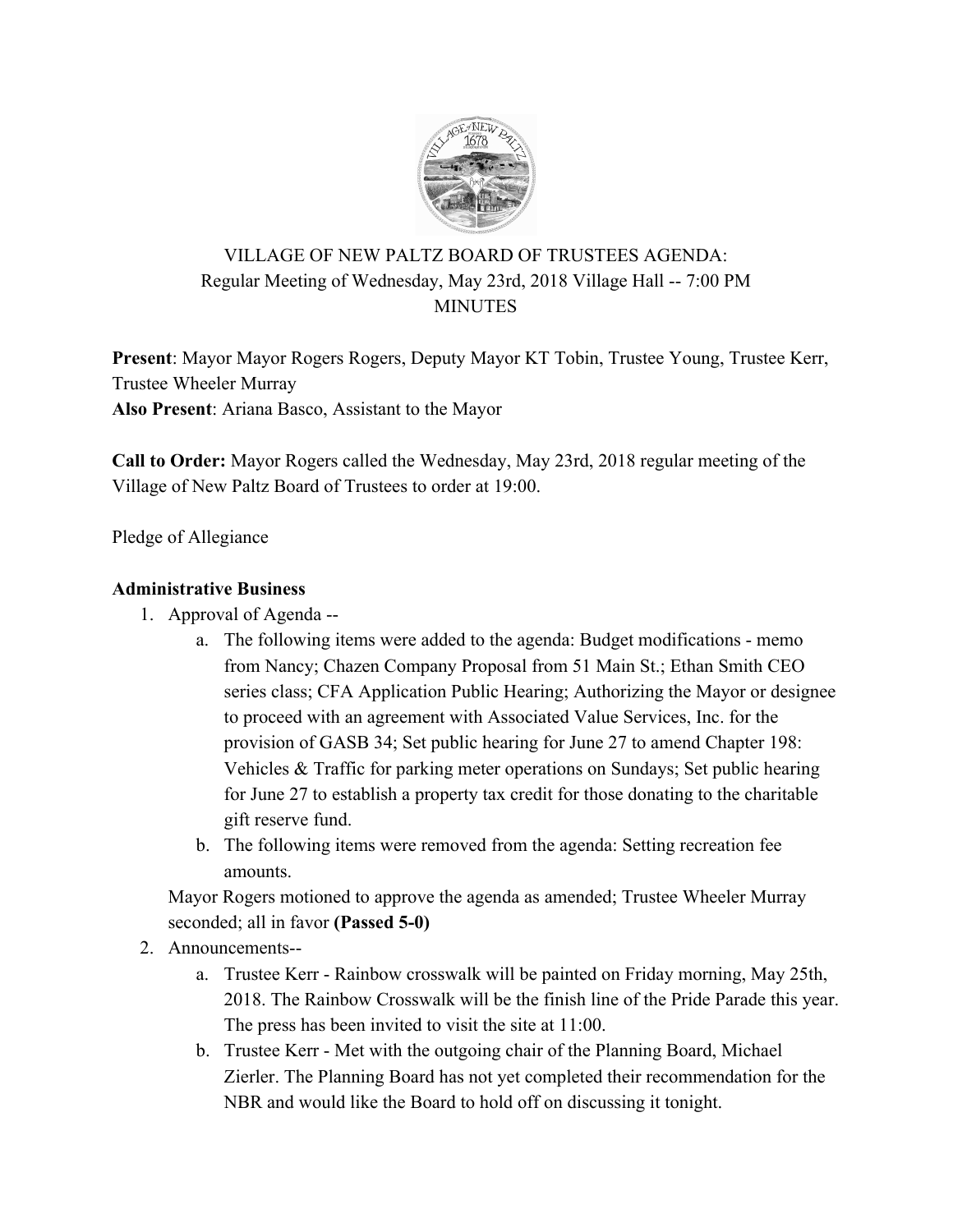- c. Mayor Rogers The funds for the Rainbow Crosswalk were raised privately for both the paints and the hours put in by the DPW.
- d. Trustee Young There will be a grace period for the month of June for residents to close out services with their current waste hauler.
- e. Mayor Rogers In the workshop regarding the capacity of our Waste Water Treatment Plant the question was raised of how many days went over capacity - in 2017 there were 31 days above the 1.5 million gallon limit, in 2016 there were 11 days, and in 2015 there were 25.

## **Public Comment** --

- 1. Janelle PR lives on Mountain Rest Road in New Paltz, represents Climate Action Coalition(CAC) and the Climate Smart Communities initiative. She is in favor of the move to a single waste hauler for the community. She thanks the Board for their work and recognizes the backlash that the Board is receiving.
- 2. Samrat, New Paltz resident. He is supportive of having a single waste hauler for New Paltz and spoke to the significant changes that could be brought about if every municipality in the nation
- 3. Iris, member of the CAC She thanks the Village for their leadership and environmentally sound decisions that have been made. Diesel fumes are a known carcinogen that are known to cause cancer. From a public health perspective as well as an environmental one, this is the right action.

Trustee Kerr left the meeting at 19:17.

### **Consent Agenda**

- 1. Approval of Minutes: 2018/05/16 VB Workshop Minutes
- 2. Approval of Event Application: HHS September 8, 2018 11am to 4pm, "Old New Paltz Stone House Day", with road closure request
- 3. Acceptance of Emma Bruno resignation from the Shade Tree Commission effective 5/31/2018
- 4. Approval of transfer of \$20,000.00 of funds to the Fire Reserve Fund to be used toward the purchase of a new fire truck
- 5. Approval for Ethan Smith to attend the CEO series class up to a cost of \$150
- 6. Set a Public Hearing for a 2018 CFA Application to Office of Community Renewal Small Cities Community Development Block Grant Program Funds, Wednesday, June 13, 2018 at 7:00 PM
- 7. Resolved, that the Board of Trustees of the Village of New Paltz hereby authorizes the Village Mayor, or his designee, to execute and deliver an agreement with Associated Valuation Services, Inc. for the provision of GASB 34 (fixed assets) accounting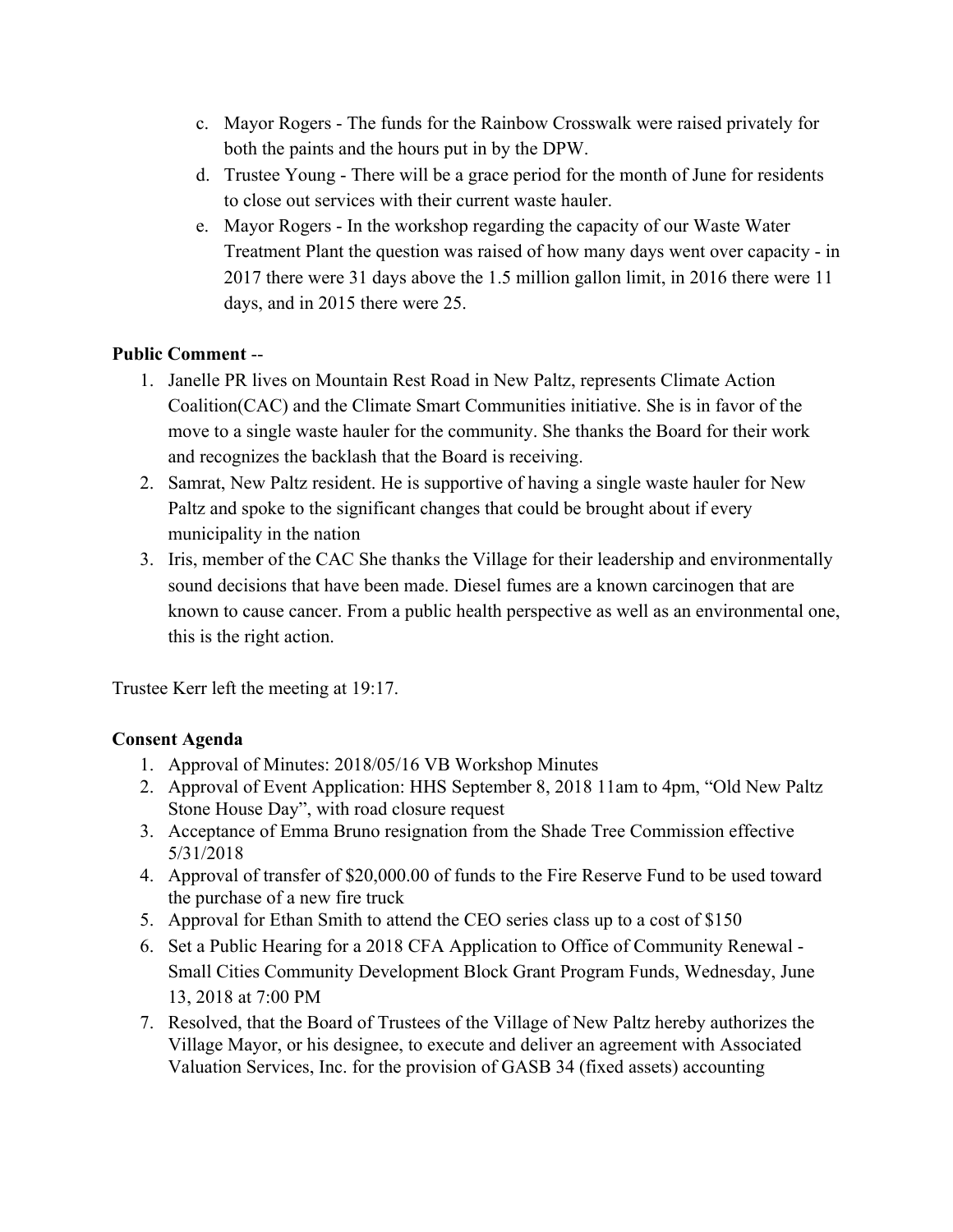compliance services, subject to review and approval of the form and content of said agreement by the Village Attorney.

8. Set public hearing for June 27 to amend Chapter 198: Vehicles & Traffic for parking meter operations on Sundays

Mayor Rogers moved the consent agenda. Trustee Wheeler Murray seconded. All in favor. **(Passed 4-0)**

#### **Business Agenda**

- 1. Continued discussion on NBR rezoning
	- a. Postponed until we have new version to discuss two issues that were identified at our 4/25 meeting as needing revision or feedback from VB attorney Will Frank: parking and design standards
- 2. Creating a reserve fund for accepting charitable contributions and authorizing property tax credits at the local level. Guide: <https://www.tax.ny.gov/pdf/ORPTS/charitable-contributions-guidance.pdf>

Mayor Rogers motioned to create a reserve fund for accepting charitable contributions. Trustee Wheeler Murray seconded. All in favor. **(Passed 4-0)**

#### **Interview**

- 1. Custodial Worker candidate R. Avila
- 2. Custodial Worker candidate J. Talutto

Mayor Rogers motioned to go into executive session at 19:21 to discuss a particular individuals. Trustee Wheeler Murray seconded. All in favor. **(Passed 4-0)**

Trustee Wheeler Murray motioned to come out of executive session at 19:37 . Trustee Young seconded. All in favor. **(Passed 4-0)**

### **Business Agenda** (cont.)

- 3. Discussion and approval of proposed building use fee schedule from the Village Clerk effective June 1, 2018
	- a. Mayor Rogers, Clerk and Deputy Clerk will discuss further and get back to the Board.
- 4. Approval of the use of the Fire Department Meeting Room for upcoming primaries and elections for 2018.

Mayor Rogers motioned to approve the use of the Fire Department Meeting Room for upcoming primaries and elections for 2018. Trustee Young seconded. All in favor. **(Passed 4-0)**

5. 2018 Downtown Revitalization Initiative application - intention to apply